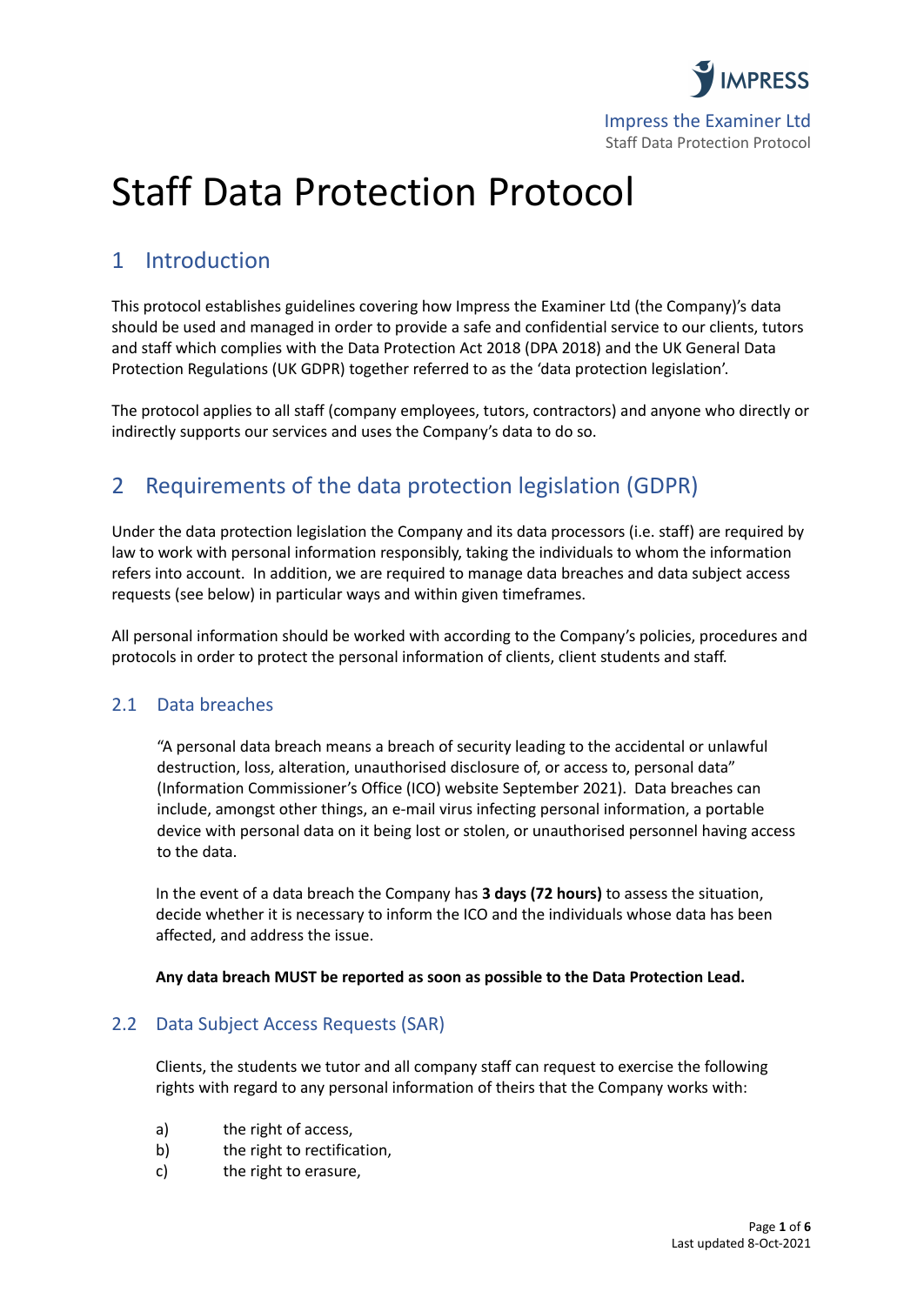**IMPRESS** Impress the Examiner Ltd

Staff Data Protection Protocol

- d) the right to restrict processing,
- e) the right to data portability,
- f) the right to object,
- g) rights in relation to automated decision making and profiling.

In some cases, for example where the information is part of a legal case or where complying with the request would impact another individual's rights, such requests might be refused. In most circumstances, however, the Company will be required to comply with the request.

A detailed response, whatever action is to be taken, must be supplied within **one calendar month** and so SAR's must be acted upon **as soon as possible**.

#### **If you receive a written or verbal SAR, follow the Company's Data Subject Access Request Procedure below.**

NOTE: Subject access requests can be verbal; according to the data protection legislation we cannot insist on a written request.

### 3 Working with personal information

#### 3.1 General principles

- All personal information must be treated with respect and awareness.
- Use of company data for anything other than the purpose for which it was intended is strictly forbidden.
- Work with company data within the IT structures specified by the Company.
- Do not attempt to bypass security measures set up by the Company to secure its data or the data of its clients.
- Consider the physical security of high risk or sensitive information (see Annexure below for examples) and, for example, use locked filing cabinets or cupboards for storage of documents or electronic equipment used to work with personal data.
- Keep secured and do not leave valuables or items such as unencrypted USB drives, smart phones, tablets or laptops on display.
- Avoid duplication of information wherever possible.
- **•** Desktop and portable device screens should, where possible, be angled away from doors and windows so that confidential information cannot be read by others.

#### 3.2 Maintain data integrity

- Regularly check (at least once a year) that your data is up-to-date and that old data have been deleted. Refer to the Company's Data Retention Policy for guidance on how long to keep information, request a copy from your point of contact if required.
- Ensure that information you work with is easily retrievable. In the event of a SAR staff must retrieve all relevant requested information wherever it is held within the specified timeframe.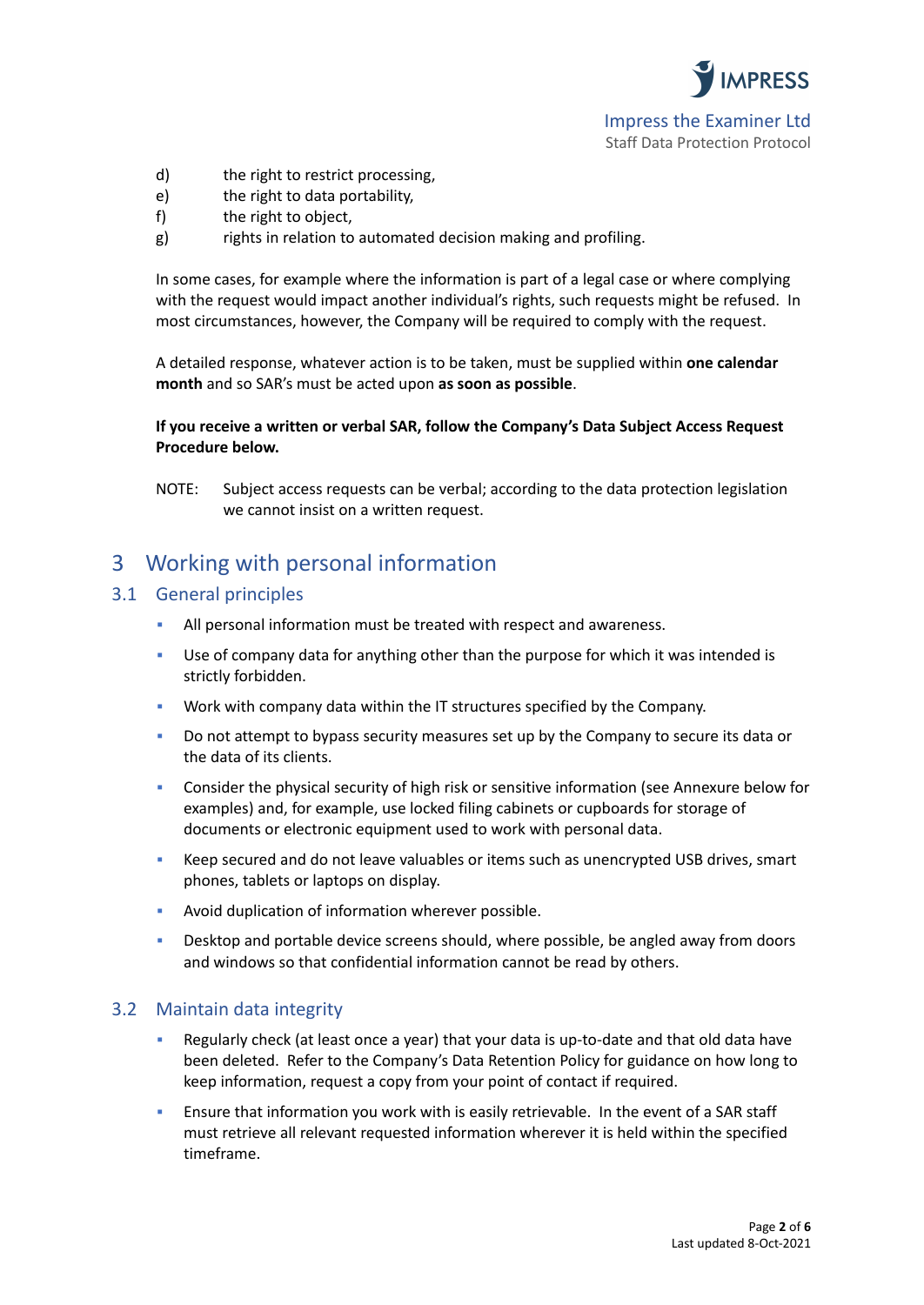

**E** Ensure that company information held remotely is securely transferred to the Company on completion of your contract or employment.

### 4 E-mail

E-mail is an inherently insecure medium open to malicious attacks of various kinds and to unintentional human error. The company therefore requires that staff:

- Do not send high risk or sensitive information by e-mail unless it is encrypted (see Annexure below for examples of high risk and sensitive information). Always check for safe delivery.
- Make sure your e-mail software does not default to the 'reply to all' button only use 'reply all' when necessary and with awareness.
- Do not use e-mail to store high risk or sensitive information.
- If you send high risk personal data or sensitive information to a colleague, indicate in the e-mail subject line that the e-mail contains sensitive information so that the recipient can exercise caution about where and when they open it.
- Do not keep e-mails longer than necessary; go through your e-mails and delete those which are not needed at least once a year.
- File e-mails you choose to keep (e.g. in folders within our Inbox) so that you can easily find them if any individual you have corresponded with makes a data subject access request (SAR).

### 5 Working remotely/using mobile devices

### 5.1 Security

#### *5.1.1 Malware Prevention*

- Install professional anti-malware software on all equipment used to work with or access company data.
- Internet routers used to work from home should be passworded and include a robust firewall.

#### *5.1.2 Passwords*

- Keep passwords private. Do not share company passwords with anyone else unless authorised by the Company's Data Protection Lead in the event of an emergency.
- Upon termination of employment or contract (for whatever reason) the staff member concerned is required to provide details of any company passwords they use to access company accounts and data to the Company.

#### *5.1.3 Encryption*

When sensitive personal information is processed remotely (see Annexure below) it must be stored and transmitted in a professional standard encrypted form.

**Electronic keys for encryption, e.g. passwords, must be appropriately managed so that** the Company can always access the information.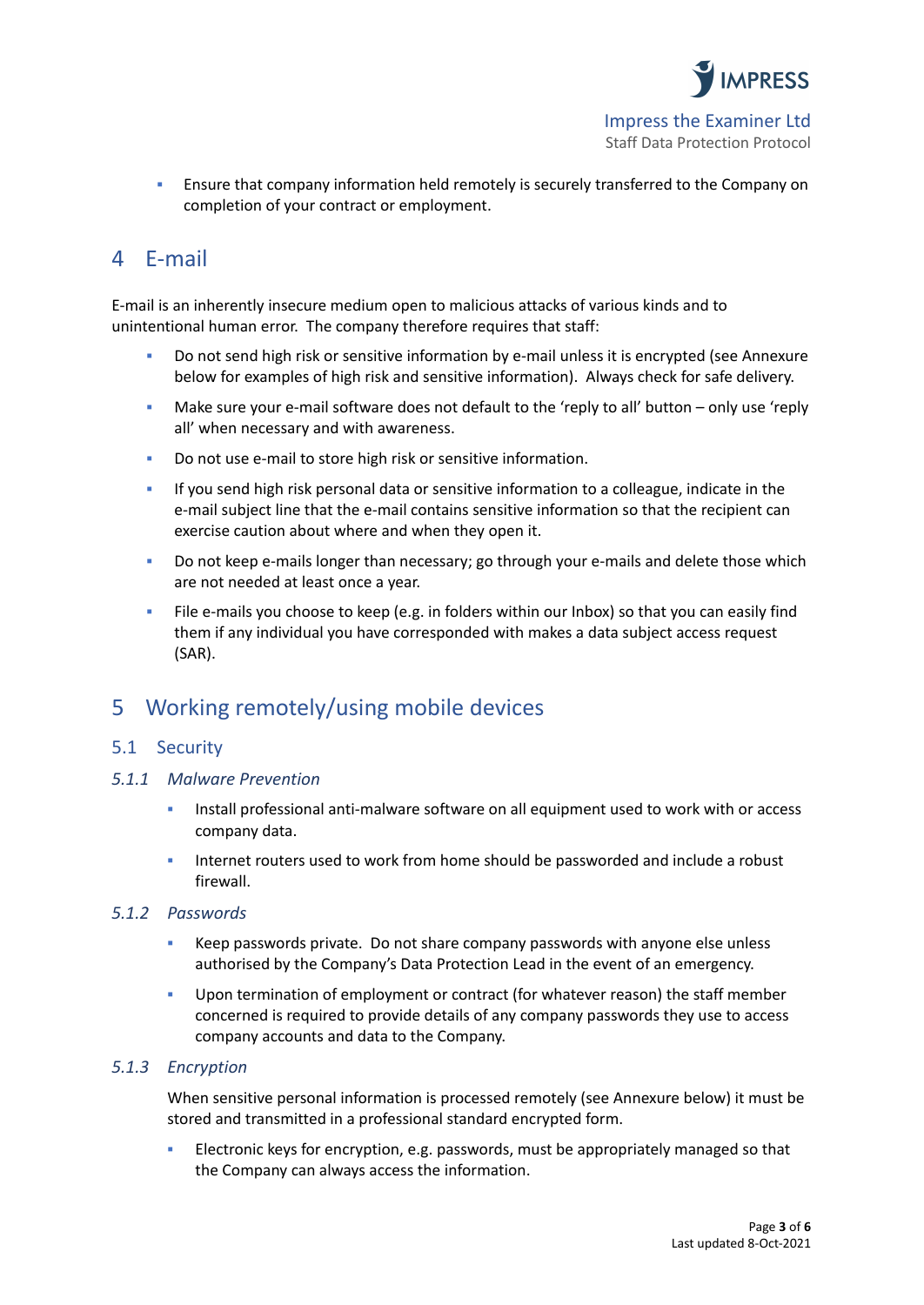

- **Encryption keys, e.g. passwords, must not be communicated via the same channel as the** encrypted data.
- When data is encrypted by the user, a procedure for the management of electronic encryption keys must be established to ensure information can be accessed by authorised users when needed.

#### 5.2 Personal mobile device protocol

- Do not store company data on privately owned equipment or in e-mails.
- Control access to devices used. Use fingerprint scanning if available, otherwise by password or PIN if neither fingerprint nor password is possible.
- Use a screen or device lock that will trigger after a short period of inactivity (no longer than 10 minutes).
- Do not share devices used to work with personal information with others including members of your household.
- **•** Configure your device to enable you to remote-wipe it should it be lost or stolen.
- When accessing your e-mail, exercise caution to ensure that you do not download unencrypted high risk personal data or sensitive information to an insecure device.
- Do not leave your device unattended in situations where others could access it and ensure it is physically secure at all times.
- The loss or theft of a mobile device that holds company data must be reported immediately in accordance with the Company's Data Breach Procedure.
- Do not process or view High Risk Data in public places.
- **The company reserves the right to prevent access to company files or services by any** device that is considered a risk.
- Do not use public WiFi spots if you are using a personally owned device to work with high risk data (see Annexure below). Disable Bluetooth and WiFi if they are not needed to help prevent hacking.
- If you are using a personally owned device to work with high risk data the data must be encrypted.
- Keep your device's software up to date. This includes operating systems, applications, and anti-virus and malware protections.
- **On ceasing to work for the Company, ensure all company data is deleted securely from** your device.
- Remove company data from the device before disposing of it, selling it or passing it onto another individual. Ideally, reset the device to factory defaults.
- In exceptional circumstances the Company may require that data on a personally owned device be remotely wiped (e.g. in the event of loss or theft of the device).

### 6 Consequences of non-compliance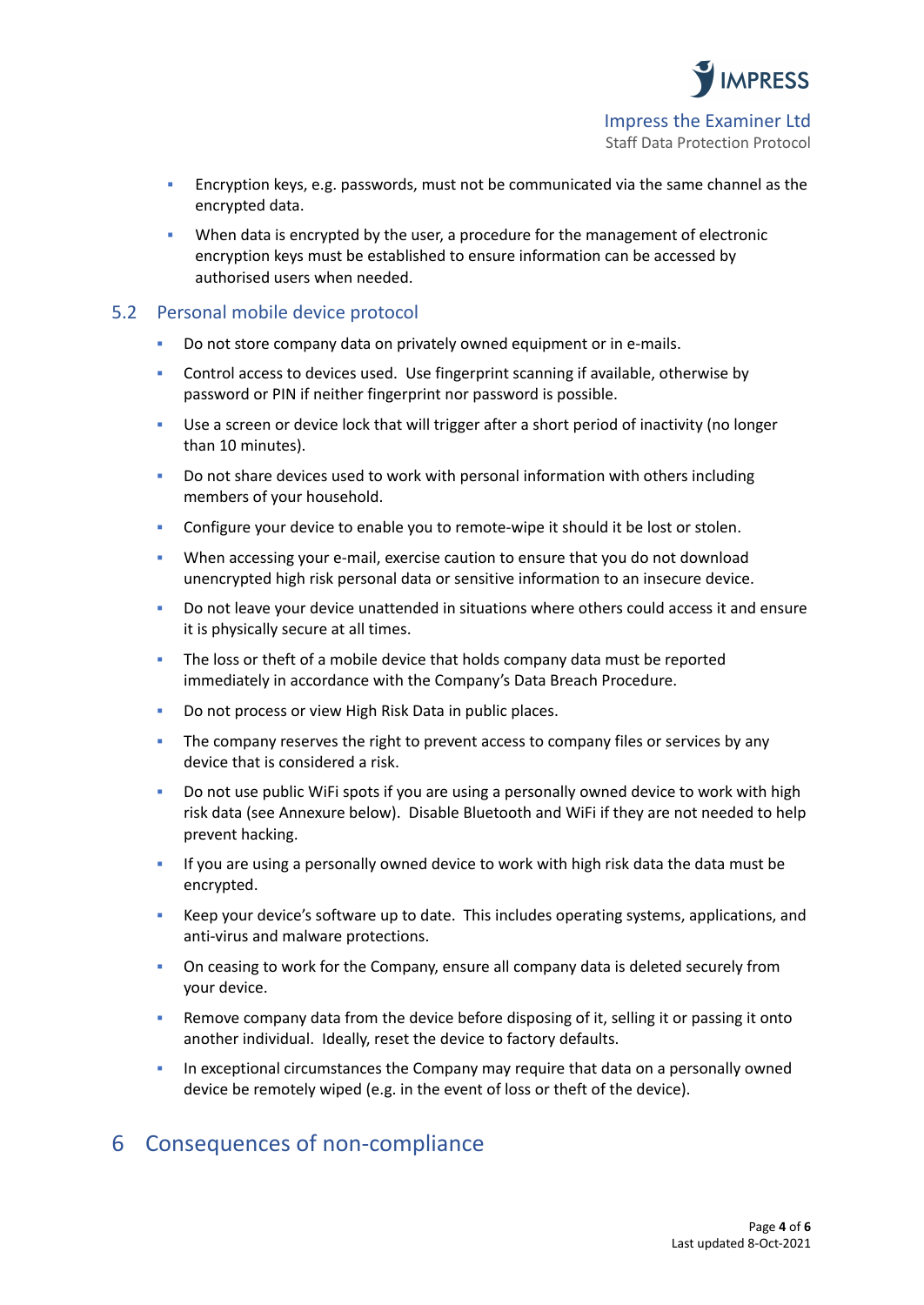

Impress the Examiner Ltd Staff Data Protection Protocol

A breach of this protocol by staff may lead to the termination of their contract or engagement. This will apply whether the breach occurs during or outside normal working hours and at whatever location.

Staff concerned in any incident are required to co-operate with any investigation into a suspected breach, which may include providing the Company with access to any devices concerned.

If a data incident takes place as a result of staff breaching of this protocol which has a significant negative impact on data subjects (the individual(s) whose data are concerned), litigation may result.

### 7 Contacts

If you have any queries or if you need to report a data breach or SAR contact:

Data breaches should be reported to:

**Tamara Caldwell** (Data Protection Lead) *E-mail:* tcaldwell@impresstheexaminer.com *MOB:* 03332 12 05 75

Data subject access requests (SARs) should be reported to:

**Fatima Hajnal, E-mail: [admin@impresstheexaminer.com](mailto:admin@impresstheexaminer.com), MOB: 03332 12 05 75**

**I have read the Impress the Examiner Ltd Staff Data Protection Protocol.**

Signed: **Dated: Contract Contract Contract Contract Contract Contract Contract Contract Contract Contract Contract Contract Contract Contract Contract Contract Contract Contract Contract Contract Contract Contract Contra [STAFF NAME]**